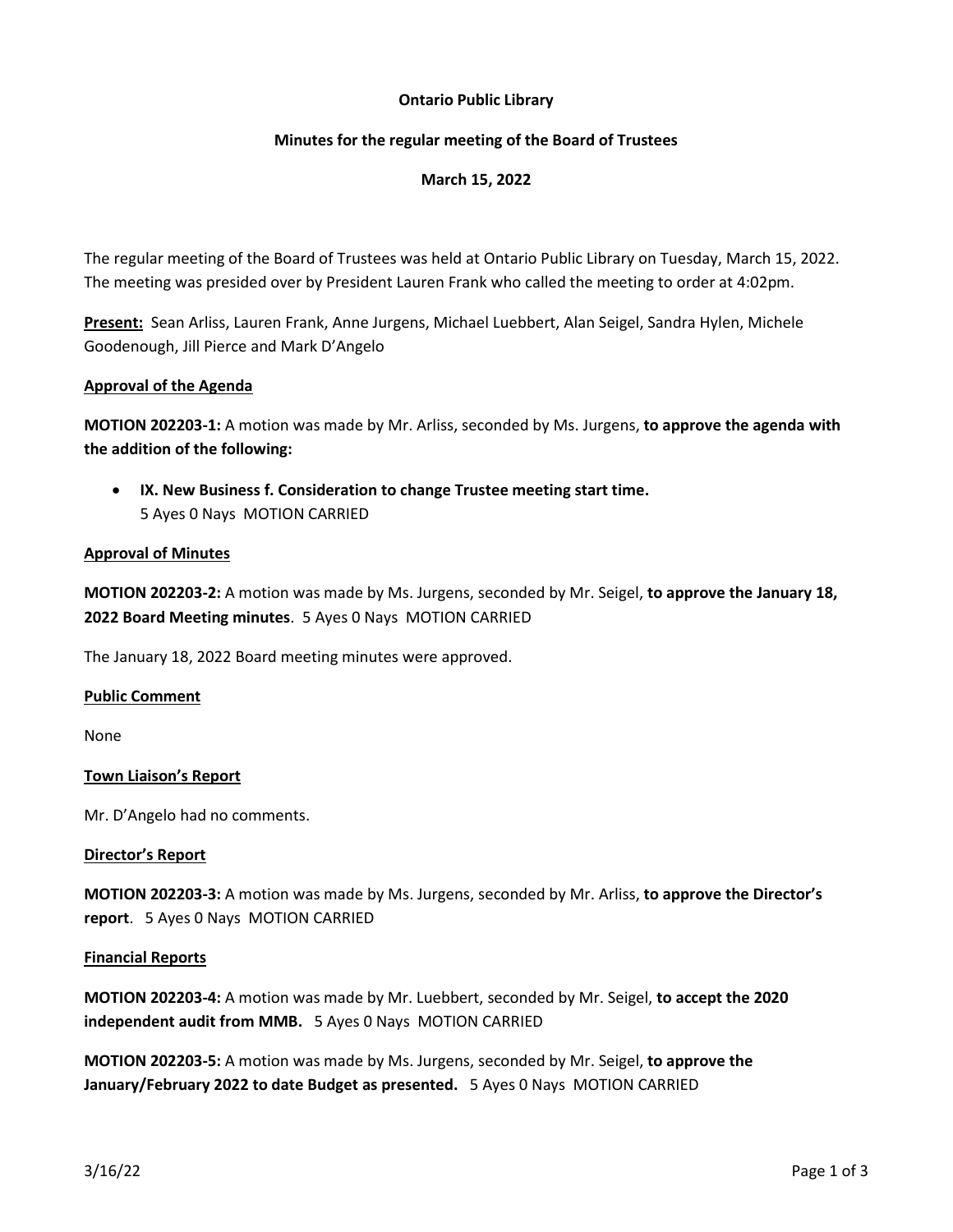**MOTION 202203-6:** A motion was made by Mr. Arliss, seconded by Ms. Jurgens, **to approve the January 2022 bank reconciliation as presented.** 5 Ayes 0 Nays MOTION CARRIED

### **Financial Reports (continued)**

**MOTION 202203-7:** A motion was made by Mr. Luebbert, seconded by Mr. Seigel, **to approve the February 2022 bank reconciliation as presented.** 5 Ayes 0 Nays MOTION CARRIED

**MOTION 202203-8:** A motion was made by Ms. Jurgens, seconded by Mr. Arliss, **to approve the following warrants:**

- 2022-01-02 \$13,237.72
- $\bullet$  2022-02 \$11,436.35
- 2022-02-02 \$598.83
- 2022-03 \$10,779.20

5 Ayes 0 Nays MOTION CARRIED

#### **Unfinished Business**

**MOTION 202203-9:** A motion was made by Mr. Luebbert, seconded by Mr. Seigel, **to approve the Policy 1040 Conflict of Interest (including Appendix A) as presented**. 5 Ayes 0 Nays MOTION CARRIED

#### **New Business**

**MOTION 202203-10:** A motion was made by Ms. Jurgens, seconded by Mr. Arliss, **to accept the 2021 Annual DLD Report as presented. 5 Ayes 0 Nays** MOTION CARRIED

**MOTION 202203-11:** A motion was made by Mr. Arliss, seconded by Mr. Seigel, **to accept Policy 4005 Collections as presented. 5 Ayes 0 Nays** MOTION CARRIED

5:03pm - Mr. D'Angelo left the meeting.

**MOTION 202203-12:** A motion was made by Ms. Jurgens, seconded by Mr. Luebbert, **to adopt the elimination of overdue fines for all patron classes for all materials except special collections. 4 Ayes 0 Nays 1 Abstention** (A. Seigel) MOTION CARRIED

#### **Executive Session**

**MOTION 202203-13:** A motion was made by Mr. Luebbert, seconded by Ms. Jurgens, **to enter into Executive Session at 5:22pm to discuss the medical, financial, credit or employment history of a particular person or corporation, or matters leading to the appointment, employment, promotion, demotion, discipline, suspension, dismissal or removal of a particular person or corporation**. 5 Ayes 0 Nays MOTION CARRIED

5:22pm - Ms. Pierce left the meeting.

5:35pm – reconvene